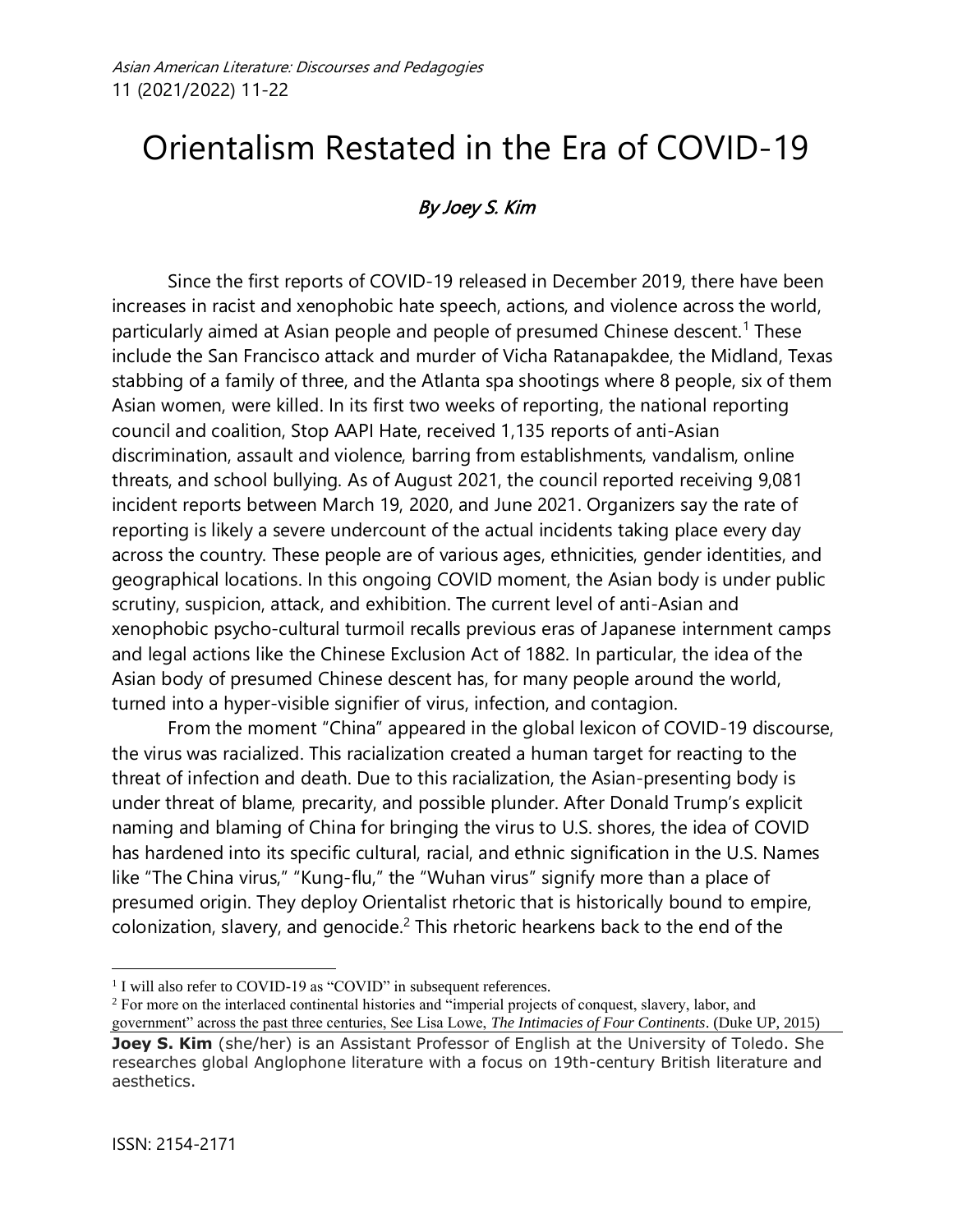nineteenth century when European imperialist powers were expanding into vast expanses of interior Africa and Asia for the first time. When Russian sociologist (Yakov Novikov, 1849-1912), writing in French, popularized the term "Yellow Peril" in his 1897 essay, "Le Péril Jaune," he activated a color metaphor that persists in racializing Asian bodies today. The phrase quickly became *de facto* grounds to distrust, objectify, and dispossess the Asian body of individual human qualities. Political leaders including the last German emperor Kaiser Wilhelm II used the term "Yellow Peril" in the late nineteenth and early twentieth centuries to justify European colonialism in China. In the past half century, decolonization and globalization may have unseeded the primacy of the "West" in the world's political order, but the discourse of polarized "East vs. West" worldviews persists, as well as the implicit threat of the Asian "other." "Yellow-Peril" rhetoric has been adapted and manipulated to serve multiple purposes that continually dispossess the rights of the visibly "Asian" body and body politic.

The COVID-19 pandemic implies a geographical and temporal narrative of origin, spread, and containment. Wuhan is one part of the "narrative," creating misinformation and media profiling of parts of the world as nearer to the origin, i.e. the Asian continent as a homogeneous whole. This misinformation disseminates largely through the media and online mirage of content created and curated via social media livestream, post, vlog, or blog. As public health experts, nations and states, and private individuals around the world grapple with this pandemic, COVID-19 is not just an infectious disease, but, as Steven Shapin writes, "a pathological experiment on the nature of our social relations" (para. 3). COVID, Shapin continues, "is experienced in our social life in four major ways, and our responses bear upon the nature of our society. There are the everyday forms of our social life; the divisions within society that shape our experiences and concerns; the attitudes toward social boundaries — who belongs and who does not; and the social forms available for reacting to threats" (para. 3). As a result of the racialization of the virus itself, these four factors affect the Asian body more potently—specifically in terms of the "social forms available for reacting to threats" and consequently, who belongs and who does not to these forms of social life.

One example of early exclusionary tactics is a March 2020 Facebook post shared by a now fired New York state Assembly staffer, Marilyn Franks, urging "citizens to stay away from Chinese supermarkets, shops, fast food outlets, Restaurant [sic], and Business. Most of the owners went back to China to celebrate the Chinese New [Year] Celebrations. They are returning and some are bringing along the Coronavirus." Numerous other public officials around the world have shared social media posts urging their constituents to avoid not only Chinese businesses but people of presumed Chinese descent. In addition to social media discrimination, national trends in Asian-owned

For more on U.S. American racism during outbreaks, see Andrew Lanham, "American Racism in the Time of Plagues," *Boston Review*, March 30, 2020. [http://bostonreview.net/race/andrew-lanham-american-racism-time](http://bostonreview.net/race/andrew-lanham-american-racism-time-plagues)[plagues](http://bostonreview.net/race/andrew-lanham-american-racism-time-plagues)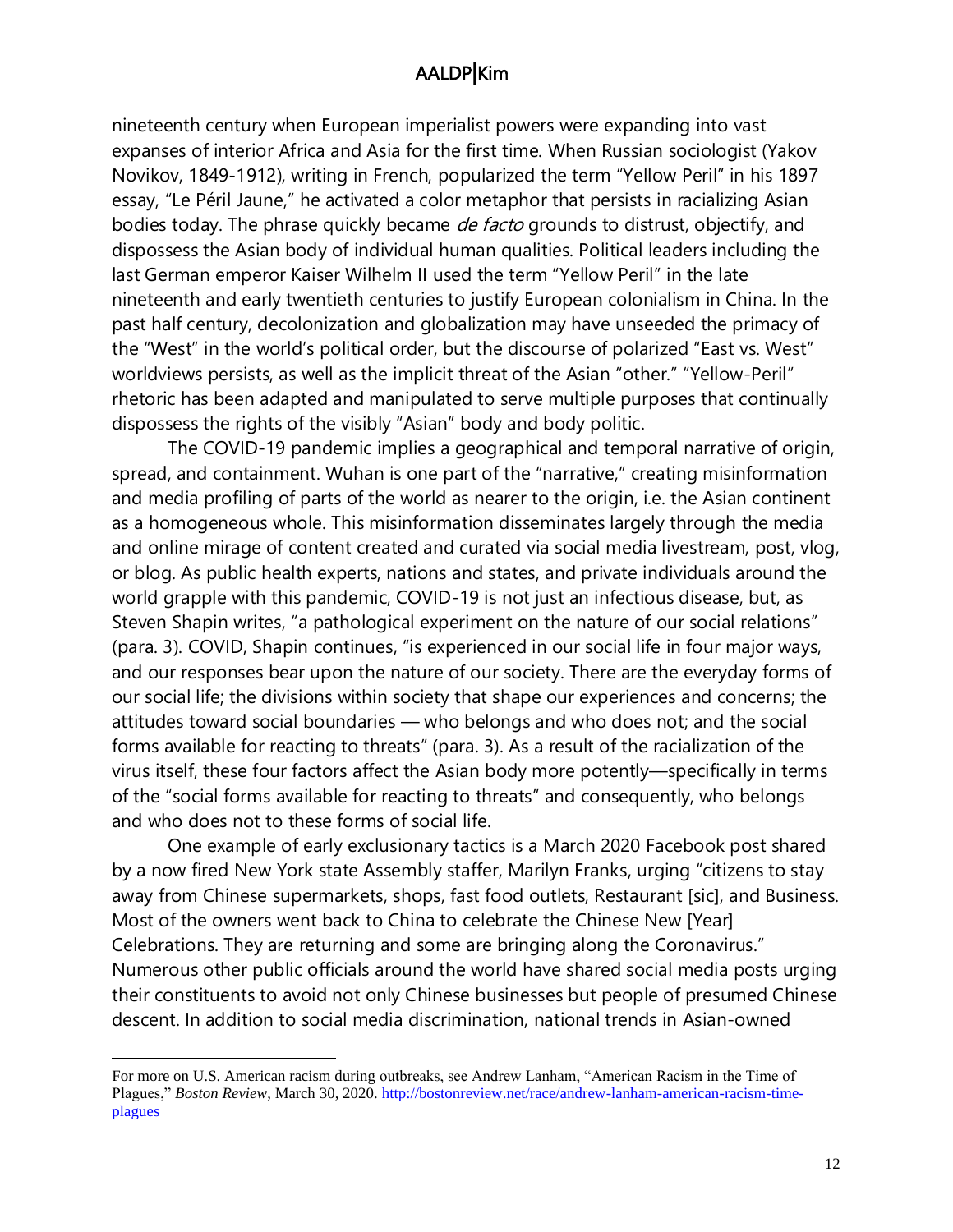businesses at the start of the pandemic showed steep declines in sales, with merchants reporting dips in sales of at least 50 percent (Gould Keil). From ethnic neighborhoods in New York and California to wide swaths of the middle and southern states, Asian American businesses around the country are now grappling with reopening for normal business after almost two years of COVID-related restrictions and politically motivated anti-Asian sentiment.

According to a report by the Center for the Study of Hate and Extremism at California State University, San Bernardino, while hate crimes in America's largest cities declined overall by 7% in 2020, those targeting people of Asian descent "increased 146% across 26 of America's largest jurisdictions that comprise over 10% of the nation's population" (Levin 3). Anti-Asian racism is much more widespread and ongoing than many estimates suggest. This rise in hate crimes is compounded by rampant social media coverage, viral videos, and the shift in national coverage to anti-Asian racism as a mainstream issue. While nationally covered, it is often not viewed as a fundamentally "American" issue for various reasons, including the inability for national venues to understand this country's rampant history of Asian exclusion, xenophobia, and racism. The sustained lack of knowledge of Asian diasporas and Asian Americans in the U.S. has been remediated by the rise of Asian American Studies programs in the past 50 years, but it is not until recently that Asian American Studies scholars such as Russell Jeung have been able to actively shape the public understanding of events such as the rise in anti-Asian hate crimes and how Asian Americans are part of, not separate from, the discourse on race in America.

This COVID reality of public and private discrimination, exclusion, as well as violence, is part of the longer story of the U.S. production of the "Oriental" subject. As a result, Orientalism needs to be redefined for this moment. The rise of Orientalist representations, stereotypes, aesthetics, commodities, and Orientalist discourse during the nineteenth century is the palimpsest from which U.S. Orientalism finds its current COVID moment. I am using "Orientalism" to describe a public-facing discourse of East/West relations that pivots between imaginative idea and historical and political reality. I argue that Orientalism and its expressions of otherness propagate misinformed conceptions that are now finding expression in the Asian body as a viral signifier.

This essay bridges the gap between the analysis of anti-Asian targeting and the analysis of Orientalism. I analyze the question of the Asian and Asian American body as a historical, aesthetic, and phenomenological site of COVID signification. In doing so, I illustrate how Orientalism has been reactivated within the space of the Asian-presenting body as a site of psychosocial pressures and risk of bias, violence, and plunder. I do so, first, to demonstrate the centrality of Orientalism to xenophobic language and sentiment in U.S.-foreign historical relations and second, to examine how Orientalism functions as a diffuse, multimodal network of contradictory ideas, preexisting conventions, and contemporary expectations in a U.S.-specific context. One part of the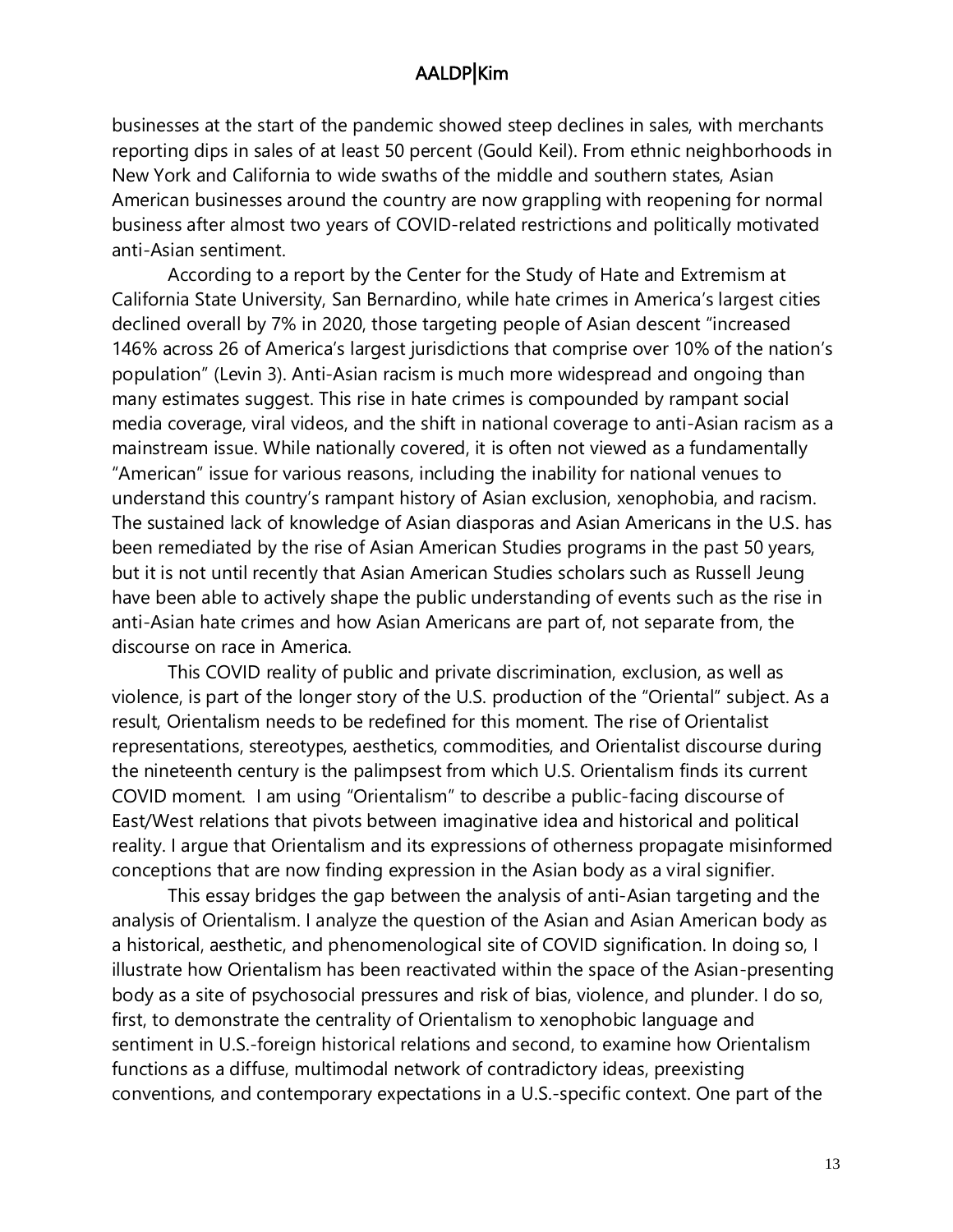larger project to counter these modes of Asian exclusion and objectification is the continued pursuit of an Asian American identity that is not just a political category but a narrative one that decenters whiteness. Thus, I end by reflecting on the shifting parameters of Asian American identity formation in Ling Ma's novel, Severance, and Cathy Park Hong's essay collection, Minor Feelings: An Asian American Reckoning.

#### HISTORICAL DEPLOYMENTS OF ORIENTALISM

The first recorded usage of the word "Orientalism" is in a 1747 essay by literary historian Joseph Spence. Spence writes, "This whole prophetical vision of the fall of the suitors […] gives us an higher Orientalism than we meet with in any other part of Homer's writings. You will pardon me a new word, where we have no old one to my purpose." The "purpose" of the word "Orientalism" was largely unmoored, culturally imprecise, and subjective until Edward Said's restatement of the term in 1978's Orientalism. After Said's coinage of the postcolonial resonance of Orientalism in 1978, its repercussions as imaginative idea and historical and political reality became clear to much of the Anglophone world. In a U.S. context, Amy Sueyoshi writes that "The American 'Oriental'while similar in its form and function to theorist Edward Said's Orientalism in its European understanding of…Southwest Asia and North Africa, marked itself as different in its centralizing of East Asians to articulate longing and desire" (6). This East Asian centering was a product of the closing of the U.S. frontier in the 1890s and the U.S.'s imperial expansion into the Pacific, sweeping Chinese, Japanese, and other East Asian groups into a new version of the American "Oriental" (Sueyoshi 6).

The ever-shifting figure of the "Orient" is intensified during moments of crisis or conflict that affects the U.S. and larger "Western" world. "Orient" has been used to refer to places in various parts of Asia, but also North Africa, the Arabian Peninsula, colonial North America, Italy, Turkey, and parts of Eastern Europe. Today, the "Orient" still undergirds psycho-cultural perceptions of the individual, culture and society, the public, and public health. The avian flu is listed on the CDC's website as an influenza virus with "Asian lineage," reinforcing the notion of viral "genealogy" as a form of credible medical knowledge. Words like "Lineage," trajectory, and vector do not only show direction. They also can imply a teleology or chain of being that cannot be reordered by human will.

The order of the universe is both a teleological and cultural concept. Mary Douglas argues that "[t]he native of any culture naturally thinks of himself as receiving passively his ideas of power and danger in the universe, discounting any minor modifications he himself may have contributed"  $(5)$ .<sup>3</sup> This passivity ignores the "habitgrooves" of one's culture and prevents one from seeing the limitations or blind spots in their perspectives. While "[a]nimal and vegetable life cannot help but play their role in

<sup>3</sup> See also, Mary Douglas, *Risk and Blame: Essays in Cultural Theory* (London: Routledge, 1992), Part 1; Douglas and Aaron Wildavsky, *Risk and Culture: An Essay on the Selection of Technological and Environmental Dangers* (Berkeley: University of California Press, 1983).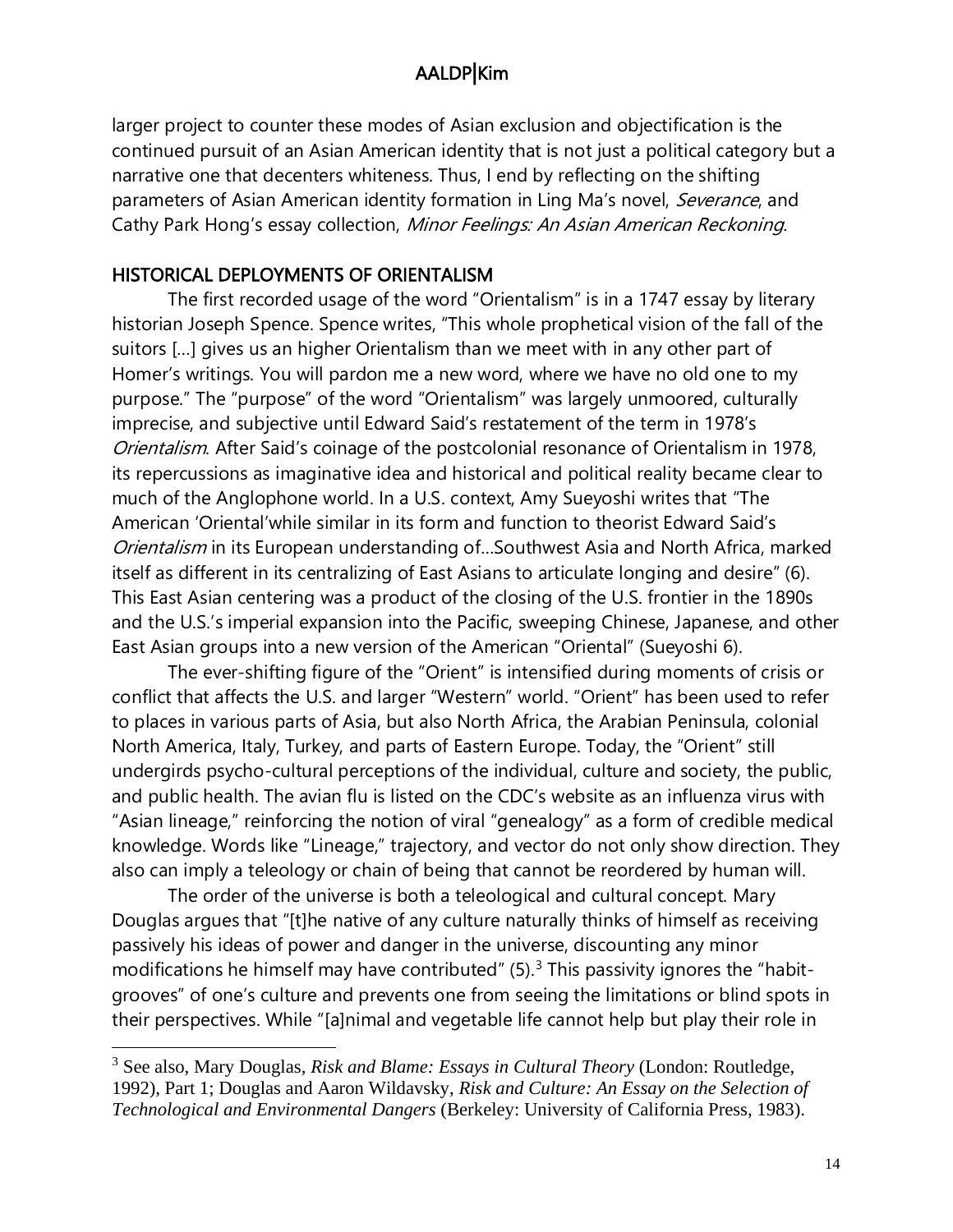the order of the universe," Douglas notes that this role is specifically "imperfect" for humans who, compared to other animal life, resist conformity and value "free consent" (179). Due to the shifting guidelines of what the virus is and how it affects the body, the role of the human is charged with individual responsibility, self-motivation, selfprotection, and accountability to an invisible state apparatus or nebulous public will of ambiguous and inconsistent directions.

Global powers have, in histories of conquest and plunder, been rooted in colonialism, imperialism, and a hegemonic "West" delinked from clear borders or limits. As Sara Ahmed notes,

The distinction between east and west is also far from neutral; it is not that they exist as independent spatial attributes, in contrast to right and left. The distinction between east and west is asymmetrical… the East is associated with women, sexuality, and the exotic, with what is 'behind' and 'below' the West, as well as what is on 'the other side.'…The East as well as the left is thus orientated; it acquires its direction only by taking a certain point of view as given. (14)

This asymmetrical relationship between East and West continues in the present-day COVID-19 moment, with the "East" becoming a trope of racialized contagion and reactivated Orientalism. In the process, geographical referents such as "Wuhan," "China," and "Asia" become metonyms for a certain type of homogenized "body" in space.

 In linking space and bodies, geographical significations and connotations of COVID are instruments of subject formation. Katherine McKittrick notes that traditional geography is not only three-dimensional but also contains a "corresponding language of insides and outsides, borders and belongings, and inclusions and exclusions" that construct and reinforce social differences as a type of spatial projection (xiv). Social differences include cultural norms and customs and ways of life that do not align across groups and societies. Tracing cultural differences is a way to identify and surveil the subject within and through spaces and political borders.

Social differences in the global food and agriculture industry are coming to a head during this pandemic. "Wet markets" in Wuhan have been blamed by many for being the "origin" of the virus.<sup>4</sup> On April 3, 2020, U.S. Senator Lindsey Graham appeared on FOX News to decry wet markets and order them to shut down across the world. Graham said, "How many times do we have to go through this before we change our behavior? It's just not in China. It's in southeast Asia. It's in Africa . . . Some guy in China started all this, and it most likely came from a wet market. . . Bats carry this stuff, and they literally eat bats. Stop eating bats!" (Pearce, para. 4) This combative language of foreign interference and cultural generalizations is frequently seen in our public discourse surrounding the pandemic. Narratives of xenophobic blame, foreign orders

<sup>4</sup> In addition, China has been profiled as being uncooperative in foreign communication and transparency.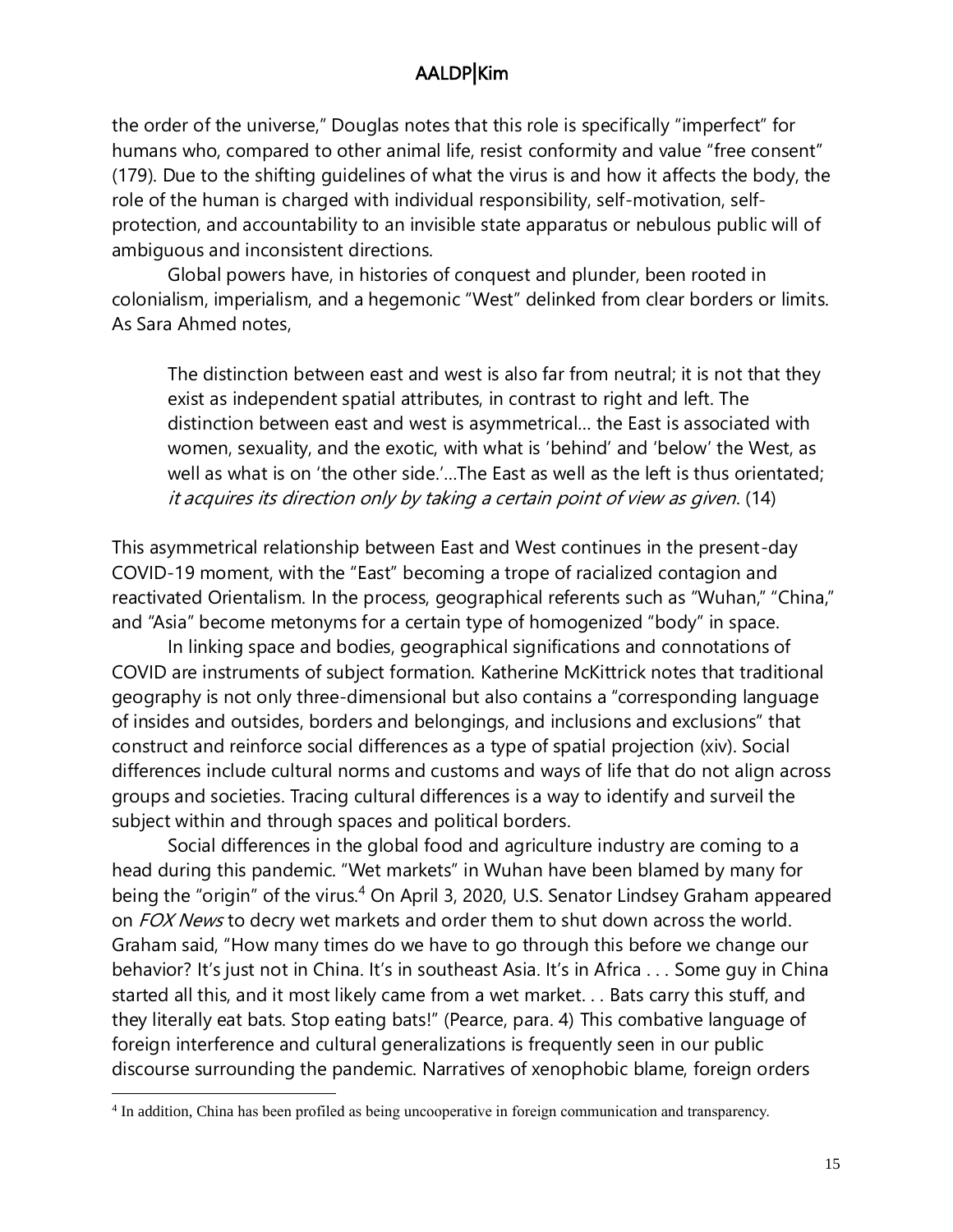without the receiving party's consent, and emotional responses to threats are now regularly deployed to the point of normalization in mass media.

This preponderance and normalization of Orientalist profiling has a longer history of Chinese and Asian exclusion in the U.S. We see a similar reliance on racialized logic in literary representations of Chinese or Asian-presenting groups during the long nineteenth century. The immense popularity and reprinting of Bret Harte's poem, "Plain Language from Truthful James" (1870) during the U.S. Reconstruction evidences a similar type of anti-Chinese distrust through the logic of slavery and antiblack racism.<sup>5</sup> Lisa Lowe writes of "how the figure of Asian labor was used to buttress promises of freedom that remained out of reach for enslaved and indentured peoples alike, even following abolition" (*The Intimacies of Four Continents*, 37). In Harte's poem, two white miners convince a Chinese worker, Ah Sin, to join a game of euchre where they intend to cheat to win. Instead, Ah Sin unexpectedly wins, but the white miners discover Ah Sin has cheated, too. A fight breaks out with Ah Sin attacked. Harte writes, "'Can this be? / We are ruined by Chinese cheap labor,'  $-$  / And he went for that heathen Chinee" (40-42). Harte's poem became "one of the most popular poems ever published" in the U.S., particularly through its coinage of the phrase "heathen Chinee" (Scharnhorst 377). While anti-Asian slurs and stereotypes have shifted over time, the poem's phrase "Chinese cheap labor" and the idea of stolen jobs have a continued resonance in U.S. international trade and concepts of mass production and affordability.<sup>6</sup> Harte's figure of the "heathen Chinee" set the stage for later representations of the Chinese and Asianpresenting worker in North American literature for the rest of the nineteenth century and, I would argue, is renewed today through COVID-related discrimination and panic.

#### THE ORIENTALIZED BODY

The discourse of Orientalism is consistent in the present day and can occur visually, linguistically, spatially, gesturally, and thus, phenomenologically. When phenomenological, the subject, object, or associative "body" viewed as "Oriental," "Asian" implies a host of contradictory meanings and assumptions. The Asian-presenting body becomes an expression of preconceived ideas, expectations, and implied meaning based not on logic, but on position, situation, and/or proximity. Maurice Merleau-Ponty writes about human expression as a host of significations:

<sup>5</sup> For more on the figure of the Chinese worker during Reconstruction, see Caroline H. Yang, *The Peculiar Afterlife of Slavery: The Chinese Worker and the Minstrel Form* (Redwood City, CA: Stanford University Press, 2020).

<sup>&</sup>lt;sup>6</sup> In terms of a present-day correlative, the Asian Pacific Policy & Planning Council contains the following incident in its March 26-April 1 2020 weekly report of coronavirus discrimination: "I got pushed and slammed on the floor by neighbor who lost his job. He yelled at me 'I lost my job cause Asians.' I got my back, neck and hand hurt. It is video recorded" (Jeung).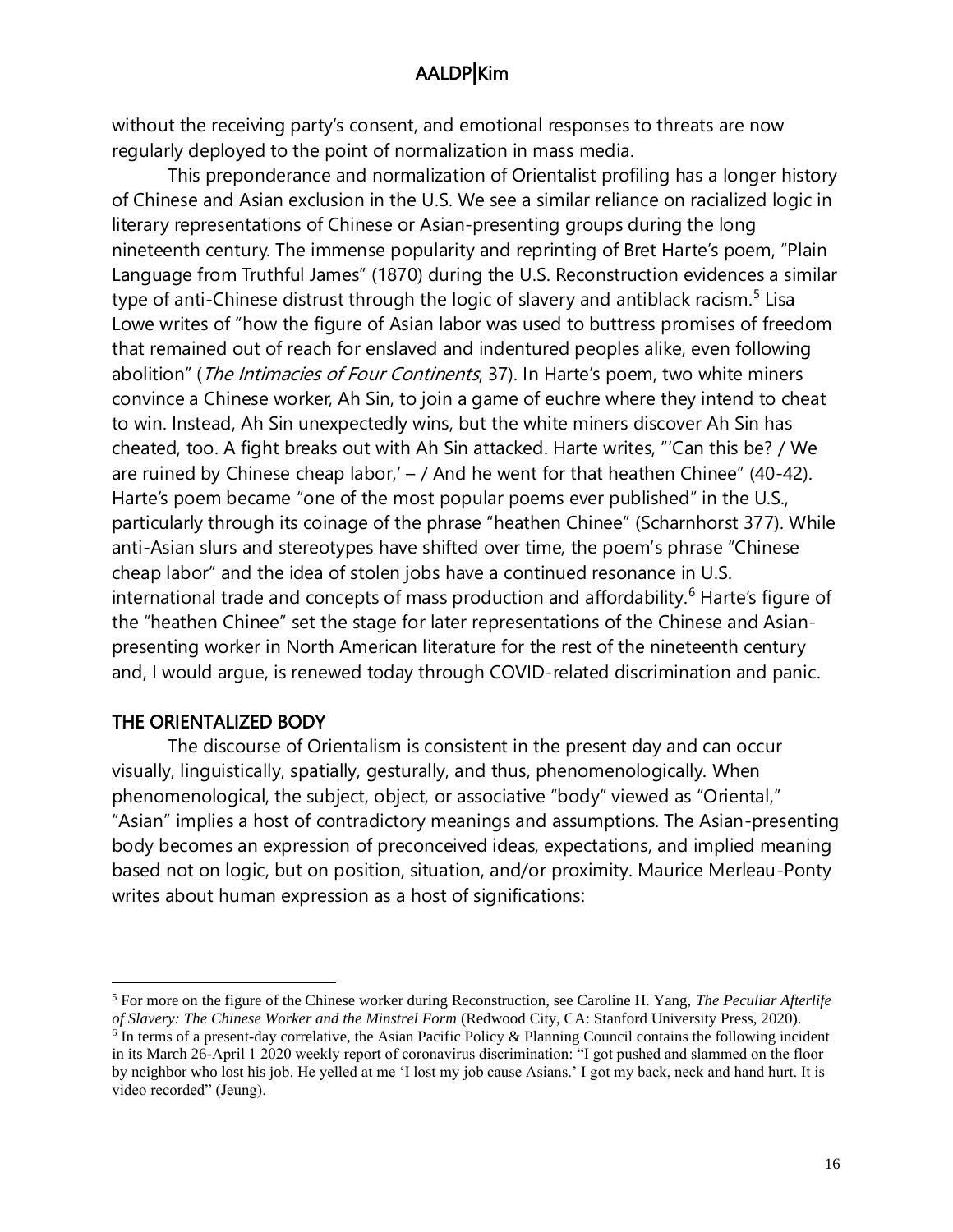The available significations suddenly intertwine according to an unknown law, and once and for all a new cultural being has begun to exist. Thought and expression are thus constituted simultaneously when our cultural assets are mobilized in the service of this unknown law, just as our body suddenly lends itself to a new gesture in the acquisition of habit. (189)

If the body is the host for a "new cultural being," the Asian body deemed "perpetual foreigner," "cheap labor" source, and, in this moment, cause and carrier of COVID is a site of bodily disassociation and disorientation. Sara Ahmed argues that disorientation "is a way of describing the feelings that gather when we lose our sense of who it is that we are" (20). This gathering can be a type of loss or injury. Ahmed continues, "The concept of 'orientations' allows us to expose how life gets directed in some ways rather than others, through the very requirement that we follow what is already given to us"  $(21).<sup>7</sup>$  What has been given to the Asian-presenting body in the current moment is an amplified sense of dispossession because of viral signification.

As a COVID signifier, the Orientalized body today is inextricably linked to the idea of risk. The body at risk signifies, in sickness or injury, an acknowledgment of precarity the condition in which certain individuals or groups are exposed to unpredictable and uncertain life chances. Precarity, in effect, is an acknowledgement of risk and vulnerability. Judith Butler writes about precarity as the condition of living an uncertain and unsafe existence, oftentimes with respect to one's gender identity or expression, socioeconomic status, class, race, and ethnicity. $8$  Precarity makes us consider the conditions of a livable life and problems like social marginalization, job insecurity, and the diminished rights of historically marginalized individuals and groups. It also shows us how not all bodies are afforded the same access to basic survival needs and bodily recognition. The lack of bodily recognition is exacerbated by ideas of fungibility and interchangeability that have historically diminished the singularity of the Asian body.

Lowe writes about the heterogenity of Asian American identities and how differentiation has never been a common mode of Asian American identification. Lowe argues that Euro-Americans are explicitly different from Asian-Americans,

But from the perspectives of Asian Americans, we are perhaps even more different, more diverse, among ourselves: being men and women at different distances and generations from our 'original' Asian cultures—cultures as different as Chinese, Japanese, Korean, Filipino, Indian, and Vietnamese—Asian Americans are born in the United States and born in Asia; of exclusively Asian parents and of

 $^7$  Ahmed continues, "For a life to count as a good life, then it must return the debt of its life by taking on the direction promised as a social good" (21).

<sup>8</sup> *Undoing Gender* (New York, London: Routledge, 2004). For more on precarity, see Butler's *Precarious Life: The Powers of Mourning and Violence* (2006).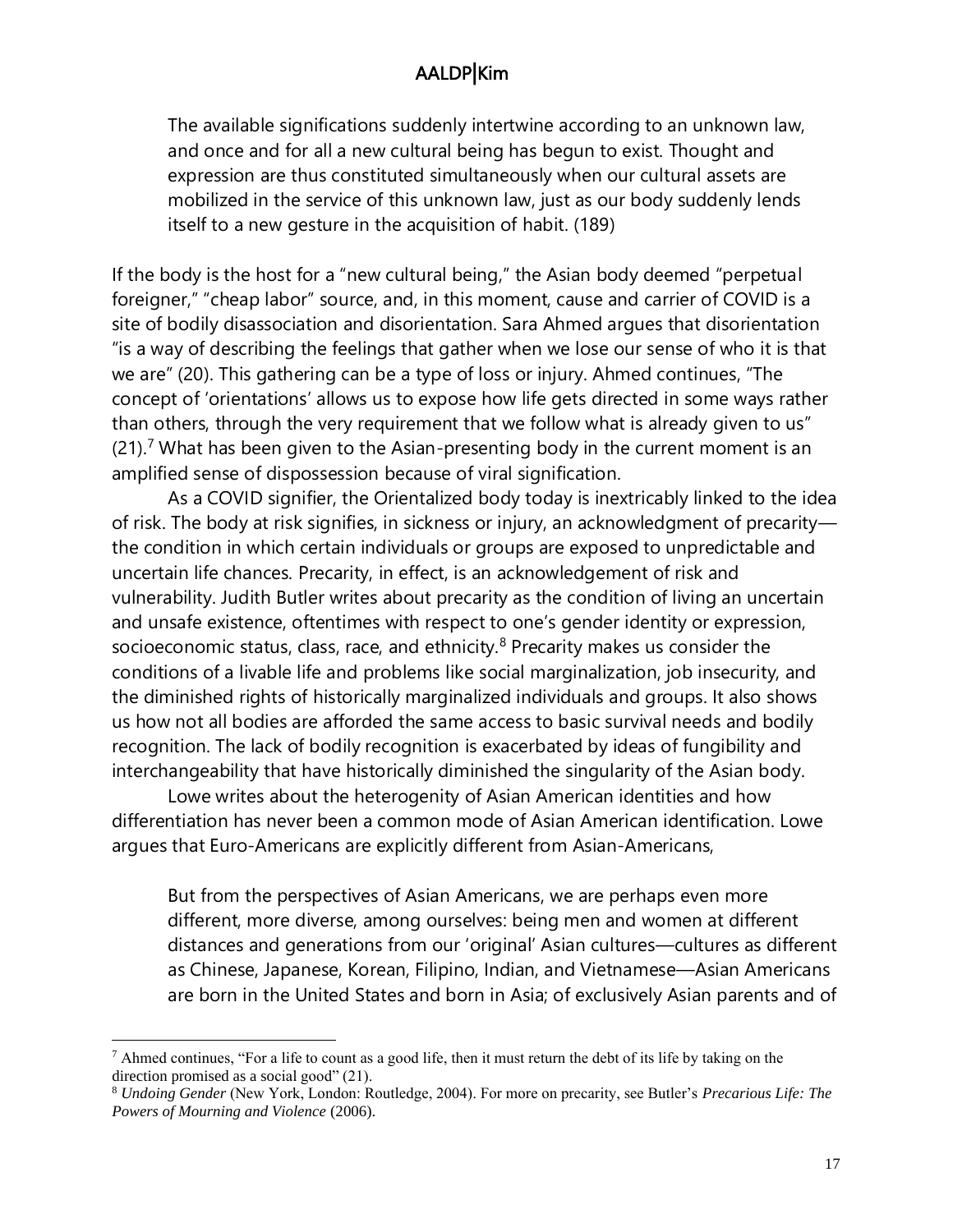mixed race; urban and rural; refugee and nonrefugee; communist-identified and anticommunist; fluent in English and non-English speaking; educated and working class. ("Heterogeneity, Hybridity, Multiplicity" 27)

The perspective of being "even more different, more diverse, among ourselves" decenters hegemonies of the white gaze and Orientalist encounters. Asian intraethnic shared knowledge has not been normalized as an Anglophone majority viewpoint, however, in this COVID crisis.

The common stereotypes many Asians and Asian Americans are encountering on a face-to-face basis are now exacerbated by virtual forms of anti-Asian expression and hate speech. Thus, the current blame and fear placed on the Asian-presenting body is not always explicit or direct. Due to social distancing, isolation, quarantine, and governmental restrictions, Orientalist and racist rhetoric in the current COVID moment is largely online. This disembodied mode of anti-Asian targeting bridges the physical and mental disorientation of Asian self-identity and identity formation. Erica Lee, director of the Immigration History Research Center at the University of Minnesota, argues that "[f]uture historians will look upon this period as the absolute high point of xenophobia in our history" (Loffman). With travel restrictions, closed national borders depending on vaccine status, state-by-state public health methods, and a continually ongoing sense of COVID, isolationism and nativism are, subconsciously or not, fomenting in both individual and collective psyches. The psycho-cultural anxiety of contagion, death, as well as the inability to foresee a return to "normal" life for many of us has also withheld individual self-actualization needs like free will.

Free will, when applied to the Asian-presenting body as a viral signifier, results in an amalgam of personal responsibility disguised as an independent choice. Responsibility, guilt, blame—the cultural confusion of being both "model minority" and "viral carrier"—reinforce a narrative of white racial innocence while discounting the assymmetrical power dynamics that undergird all processes of white-centered racialization. In 1966, sociologist William Petersen's New York Times article, "Success Story, Japanese-American Style" famously popularized the "model minority" myth. Petersen argued for the idea that Japanese-Americans were "good" citizens and "better than any other group in our society, including native-born whites. They have established this remarkable record, moreover, by their own almost totally unaided effort" (22). This characterization also placed Japanese Americans in stark contrast to Black and African Americans, reinforcing identity politics and competitiveness between minority groups. The Asian "model minority" myth that was popularized in the 1960's is a homogenization of Asian American identity, and it serves to buttress larger systems of racial control that essentialize and marginalize minorities in fixed positions of a whitedominant racial hierarchy.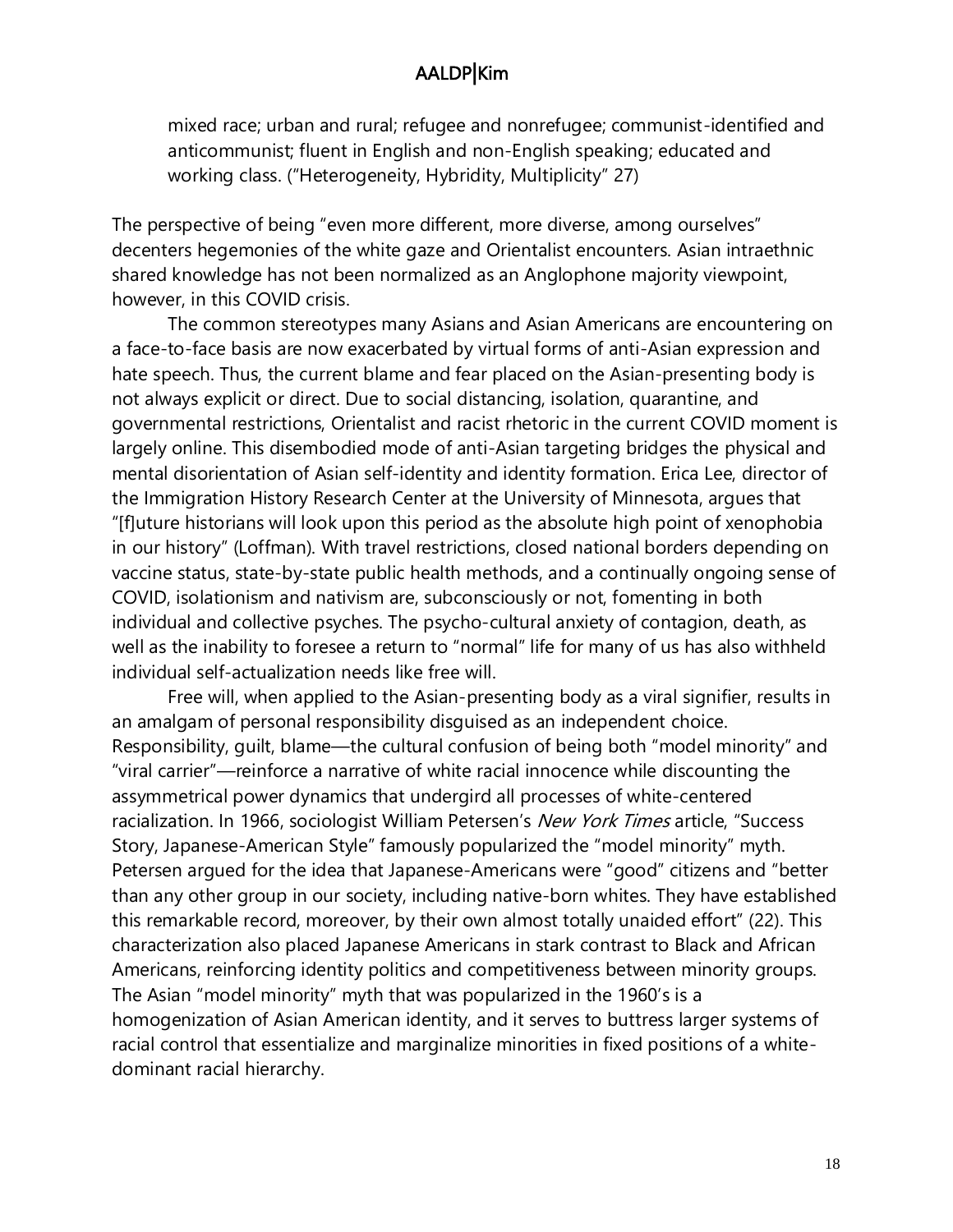In *Minor Feelings*, Cathy Park Hong writes that Asian Americans "keep our heads down and work hard, believing that our diligence will reward us with our dignity, but our diligence will only make us disappear. By not speaking up, we perpetuate the myth that our shame is caused by our repressive cities and the country we fled, whereas America has given us nothing but opportunity" (78). The land of "opportunity" for many immigrant families creates a sense of indebtedness or gratitude that occludes one's sense of individuality, self-determination, and bodily ownership in a new land where linguistic, cultural, and racial differences disorient one's sense of personhood, safety, and political representation.

The paradox of being both "model minority" and enemy "Other" is clearly seen in the demographics of Asian American physicians, nurses, and healthcare workers who are serving to combat the virus and save lives. According to recently released 2020 U.S. census numbers, while 7.2% of the U.S. population identifies as Asian, at least 17.1% of U.S. physicians identify as Asian, with another 13.7% identifying as multiracial, "other," or "unknown" ("Diversity in Medicine: Facts and Figures 2019"). Patients are refusing to be seen by Asian American doctors due to fears of COVID. Asian Americans are simultaneously scapegoated yet called to serve as a large portion of healthcare workers fighting the pandemic. At its broadest level, this paradox illustrates how individual precarity can become a shared vulnerability across the spectrum of lived Asian and Asian American embodiment. This shared vulnerability is a forced deferral of the individual will in the face of heterogeneous yet collective suffering. Precarity, in certain contexts, can be a "resource for politics" in "[t]hat our very survival can be determined by those we do not know and over whom there is no final control" (Butler 23). As a resource, the precarity of the Asian body illustrates the limits of identitarian rights-based movements and the power in collective organizing across identities and interests.

#### THE THREAT OF PLUNDER

Without freedom or protection of one's body, one is susceptible to infection by biological forces but also psychological modes of bodily plunder. Used since the 1600's, the idea and action of "plunder" refers to "taking something as spoil in time of war or civil disorder," "to rob (a place or person) of goods or valuables forcibly," "to despoil," and "goods or valuables taken from an enemy by force; booty, loot" ("plunder, v.2."). As many have argued, the history of "Western" civilization's global expansion is a history of plunder.<sup>9</sup> U.S. histories of settler colonialism, slavery, imperialism, and racial capitalism have created a modern state founded on liberal fictions of freedom and democracy that assuage white guilt but occlude racial reckoning. At the site of the Asian-presenting body during this crisis, plunder is occurring physically, psychologically, culturally, and politically. The idea of bodily plunder relies on the same logic as the plunder of land,

<sup>9</sup> See also Astrid Swenson and Peter Mandler, eds. *From Plunder to Preservation: Britain and the Heritage of Empire, C.1800-1940*. (Oxford: Oxford University Press, 2013).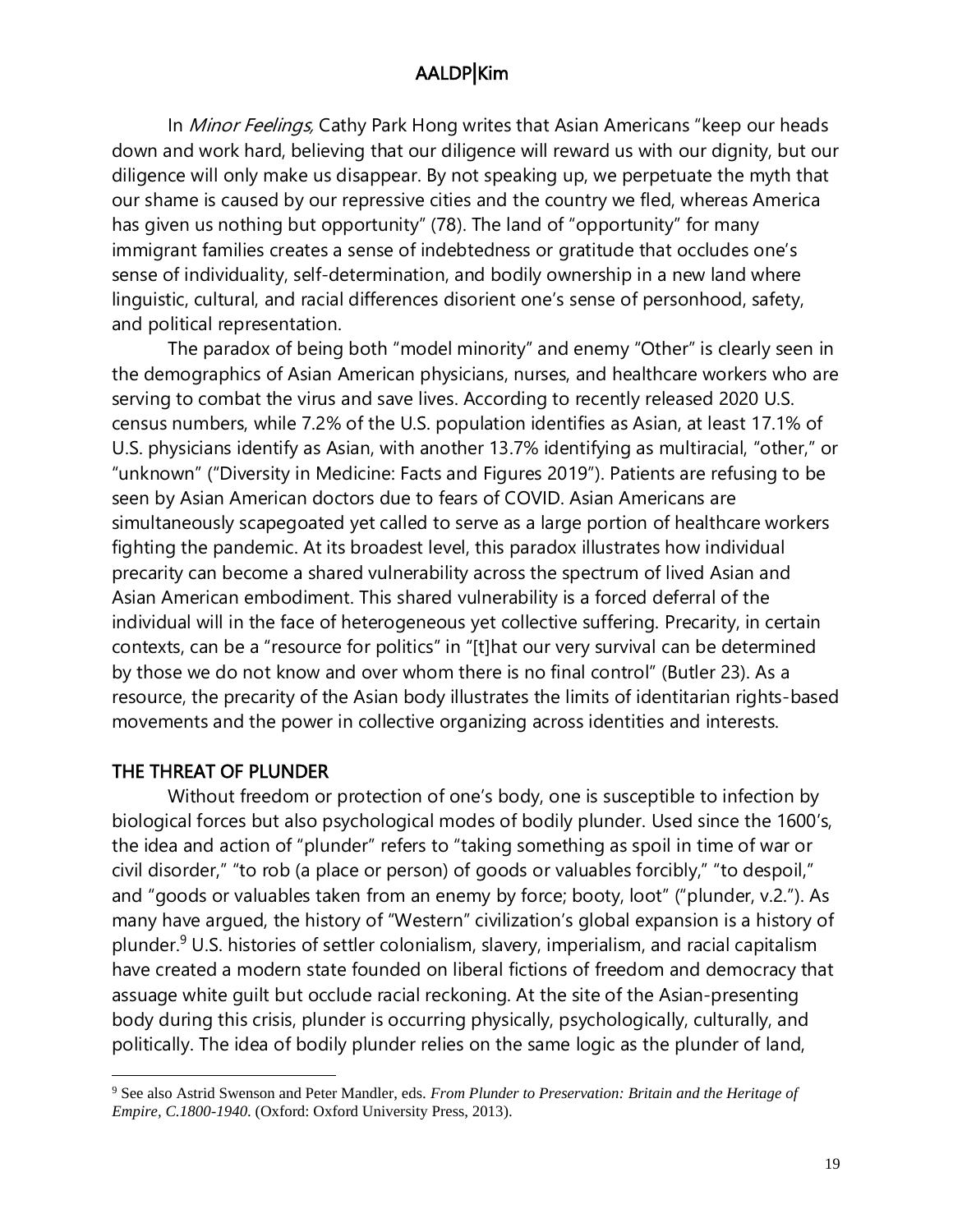goods, cultural artifacts and heritage: conquest, plunder, then appropriation—these concepts now undergird the presentation of the Asian body in public and all interfacing spaces, whether physical or virtual. These modes of plunder have multiple routes of propagation, including verbal discrimination, casual racism or microaggressions, structural barriers, cultural appropriation, and explicit hate crimes. Public health methods to control, limit, and stall the spread of COVID have expanded state control over individual and collective freedoms, and these emergency actions have also heightened individual levels of indeterminacy, uncertainty, panic, and fear-based responses.

The plunder of the Asian-presenting body is first, a type of disembodiment, severing mind from body. Next, it is a filtering of that body through a gaze, a witness, a gesture—some recognition or acknowledgment of proximity to the observed body. Next, it comes a type of selective silence—the inability of the perceived-as-infected body to respond with reason or judgment. This inability to respond is a deferral of logic from the Asian body and raises the possibility to pillage the body of meaning and sovereignty through visual, gestural, and psychological methods. For example, Jeff Yang, Taiwanese-American journalist and writer, experienced what he calls a "breathing while Asian moment" at the end of March 2020. Yang writes, "Went out for groceries and an older masked white woman passing by the line shouted 'FUCK YOU!' at me for no apparent reason. As I stared at her, she pulled off her mask, coughed directly at me, turned on her heel and walked off" (@originalspin et al). Yang's encounter is familiar to many Asians and Asian Americans in this COVID era. Rather than responding to the attacker in peron, Yang shared the incident on Twitter. This multimodal network of Asian voices documenting anti-Asian discrimination and incidents delinks body from psyche but does not disavow the phenomenology of plunder. Merleau-Ponty writes, "It is the body that shows, that speaks . . . This revelation of an immanent or nascent meaning [sens] in the living body extends, as we will see, to the entire sensible world, and our gaze, informed by the experience of one's own body" (203-4). When the body shows and speaks something different from one's internal experience, precarity intensifies. The body is not only put at risk, but it is dispossessed. This dispossession shows how Orientalism has been reactivated within the space of the human body and needs dismantled through a better intersectional understanding of the cultural, gendered, ethnic, and racial coordinates of this new COVID era. One part of this dismantling is found in literary production and writing that unsettles an Orientalist gaze.

#### DISMANTLING ORIENTALIST HISTORIES

How do we rethink ways of seeing bodies in space beyond an inherited, threadbare repertoire of Orientalist errors and obsolescence? What happens when we redirect our lines of seeing and reading along new lines, borders, and orientations, and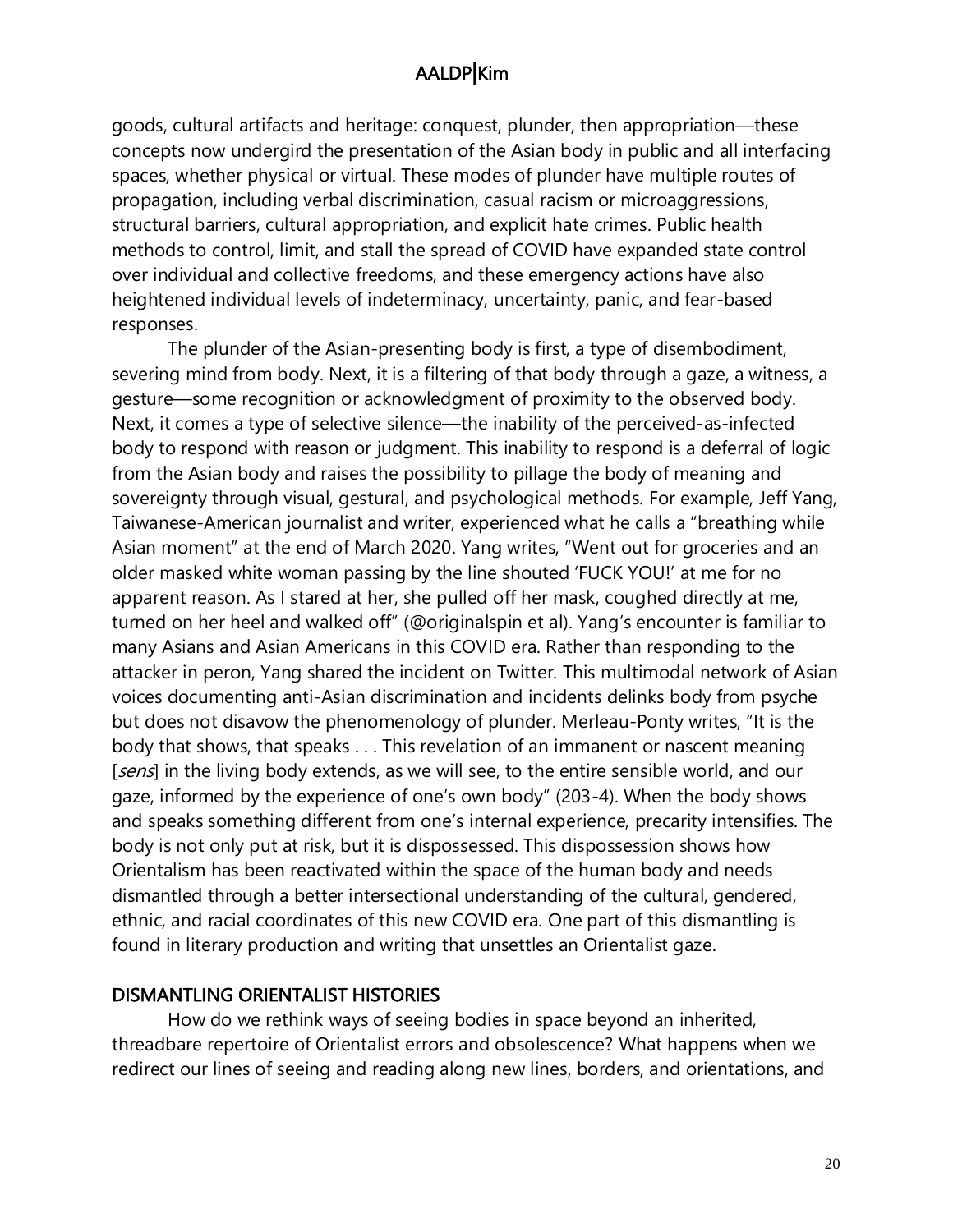those that fail to fit neatly into Orientalist narratives of conquest, freedom, and the right to plunder?

In a prescient imagining of a viral pandemic that purportedly starts in China, Ling Ma's *Severance* navigates a satirical science fiction world through the perspective of Candace Chen, a Chinese American immigrant dispossessed of bodily ownership in multiple ways. Candace survives "Shen Fever" and joins a small group living in the wake of the apocalyptic virus. Candace is tellingly the only Asian person in the group of survivors, and she tries to hide the fact that she is pregnant for much of the novel. Throughout the novel's bleak, fatalistic events, Candace's characterization recalls what Park Hong calls Asian American "minor feelings of paranoia, shame, irritation, and melancholy" that "are not often featured in contemporary American literature because these emotions do not conform to the archetypal narrative that highlights survival and self-determination" (55-56). These feelings are engendered by the "disfiguring of senses" that accrue from "everyday racial experience and the irritant of having one's perception of reality constantly questioned or dismissed" (55). In this COVID era of bodily vulnerability and sensory dysphoria, the Asian-presenting body feels a specific racialized range of emotions in response to COVID's connotations with a "Chinese" origin.

In a scene where Candace is under the duress of the group's self-proclaimed leader, Bob, Ma describes Candace's internal monologue: Bob's "face I have spent a lot of time trying to read, trying to appeal to, trying to capitulate to, trying to pretend for. I have always positioned myself in relation to him, thinking I could toe the line, thinking it would be fine if I just cooperated, thinking if only I compressed myself a bit more" (280). Held captive by Bob and the group of survivors due to her pregnancy, Candace attacks Bob in her efforts to escape. During this climactic scene, Ma traces Candace's memories such as being praised for her work ethic by Michael, her former boss. In this emboldened rage and because Bob is "fevered" with the virus, Candace is able to overtake Bob and grab his car keys. The scene ends with the group of survivors begging Candace to stay. Instead, Candace narrates, "I pull out of the parking lot and I get the fuck out" (282). It is in this moment of rebellion that Ma discards any vestige of an "indebted Asian American" or "model minority" trope, and Candace regains control of her life and future beyond a white-centered "conditional existence" (Park Hong 185, 202).

Park Hong reminds us that Asian Americans have been in the U.S. for centuries and working in solidarity with other racial and ethnic groups for community-building. However, "[s]ince the late sixties, when Asian American activists protested with the Black Panthers, there hasn't been a mass movement we can call our own. Will 'we,' a pronoun I use cautiously, solidify into a common collective, or will we remain splintered, so that some of us remain 'foreign' or 'brown' while others, through wealth or intermarriage, 'pass' into whiteness?" (29). This fear of disappearing or passing into whiteness shows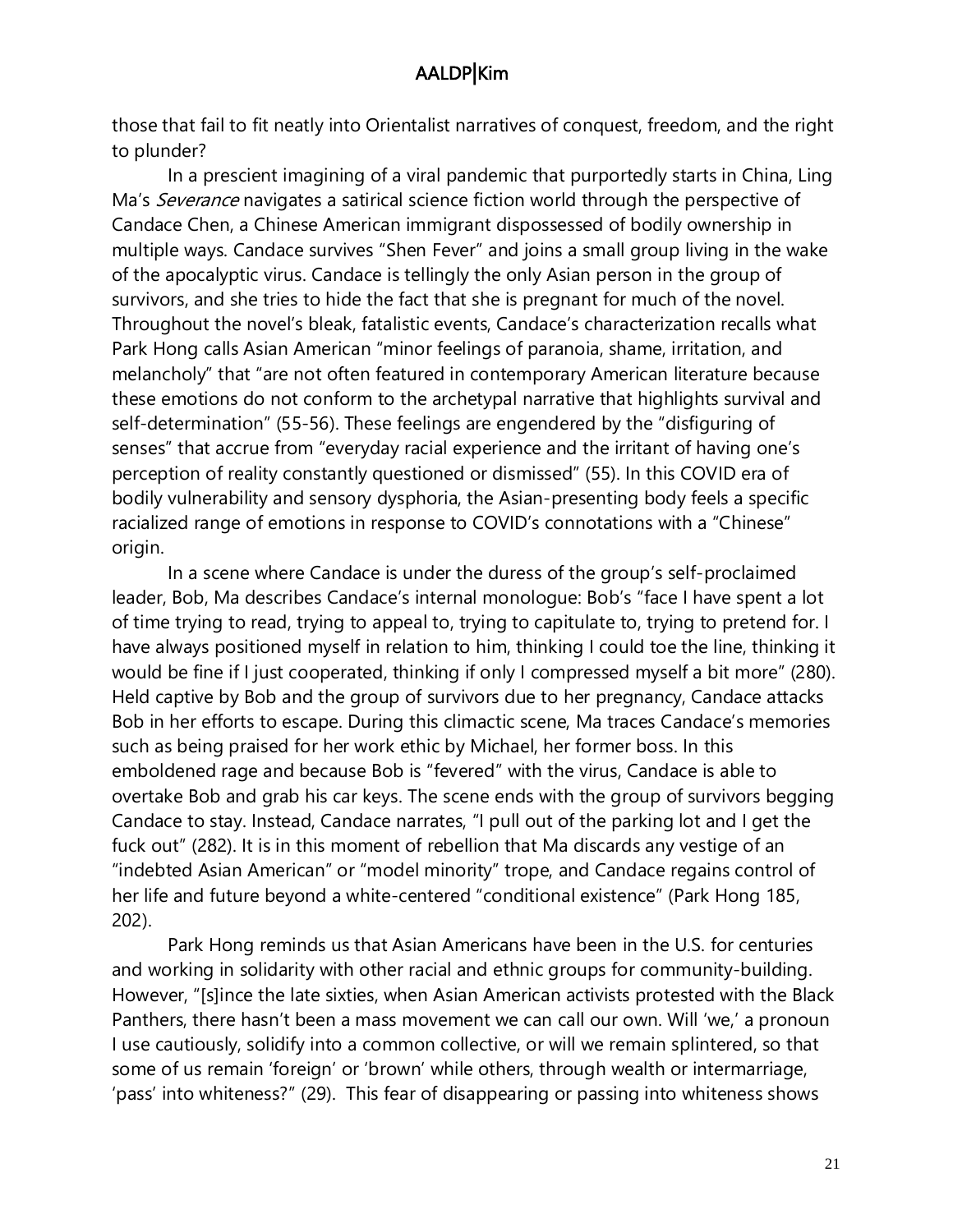the limits of leaning into white dominant modes of social acceptance—a type of social contract that negates individual freedom in exchange for state protection. The global pandemic projects onto the Asian-presenting body a heightened risk of multimodal plunder that needs allyship and support beyond just AAPI or white-centered political interests. Asian Americans must be in dialogue with the experiences of Black and Brown communities and the host of marginalized and underserved groups who have been affected at higher rates by the pandemic.

In addition, while the COVID crisis is fundamentally epidemiological, the continuous idea of the "human" is more uncertain than ever. It is the task of the public intellectual to trace and make visible the historical formation of cultural human subjects like the "Oriental," the "heathen Chinee," the "perpetual foreigner," and the "model minority" to disrupt the furthering of anti-Asian targeting, racism, and discrimination. Rather than the normalized forgetting of "bad" words in the service of enforced civility, we must revisit our shared histories and remediate our words. Returning to the phenomenology of perception, Merleau-Ponty argues that, "[t]he problem of the world—and to begin with, the problem of one's own body—consists in the fact that everything resides within the world" (204). The situatedness of our bodies in a capricious world—a world of ever-shifting laws, social restrictions, cultural rituals and new norms shows us the possibility that the amplified level of today's viral racisms may be temporary. The history of Orientalism in the U.S. may be rooted in exclusion and imperial plunder, but new works by Ling Ma and Cathy Park Hong reflect an evolving Asian American consciousness responding to today's necessity to create, theorize, and resist Orientalism in the age of COVID.

#### Works Cited

Ahmed, Sara. *Queer Phenomenology: Orientations, Objects, Others*. Duke UP, 2006.

"Asian Lineage Avian Influenza A(H7N9) Virus." Centers for Disease Control and Prevention. Centers for Disease Control and Prevention, December 7, 2018. [https://www.cdc.gov/flu/avianflu/h7n9-virus.htm.](https://www.cdc.gov/flu/avianflu/h7n9-virus.htm)

Butler, Judith. Undoing Gender. Routledge, 2004.

- Douglas, Mary. Purity and Danger: An Analysis of Concepts of Pollution and Taboo. Routledge, 2003.
- "Figure 18. Percentage of All Active Physicians by Race/Ethnicity, 2018." Diversity in Medicine: Facts and Figures 2019. Association of American Medical Colleges.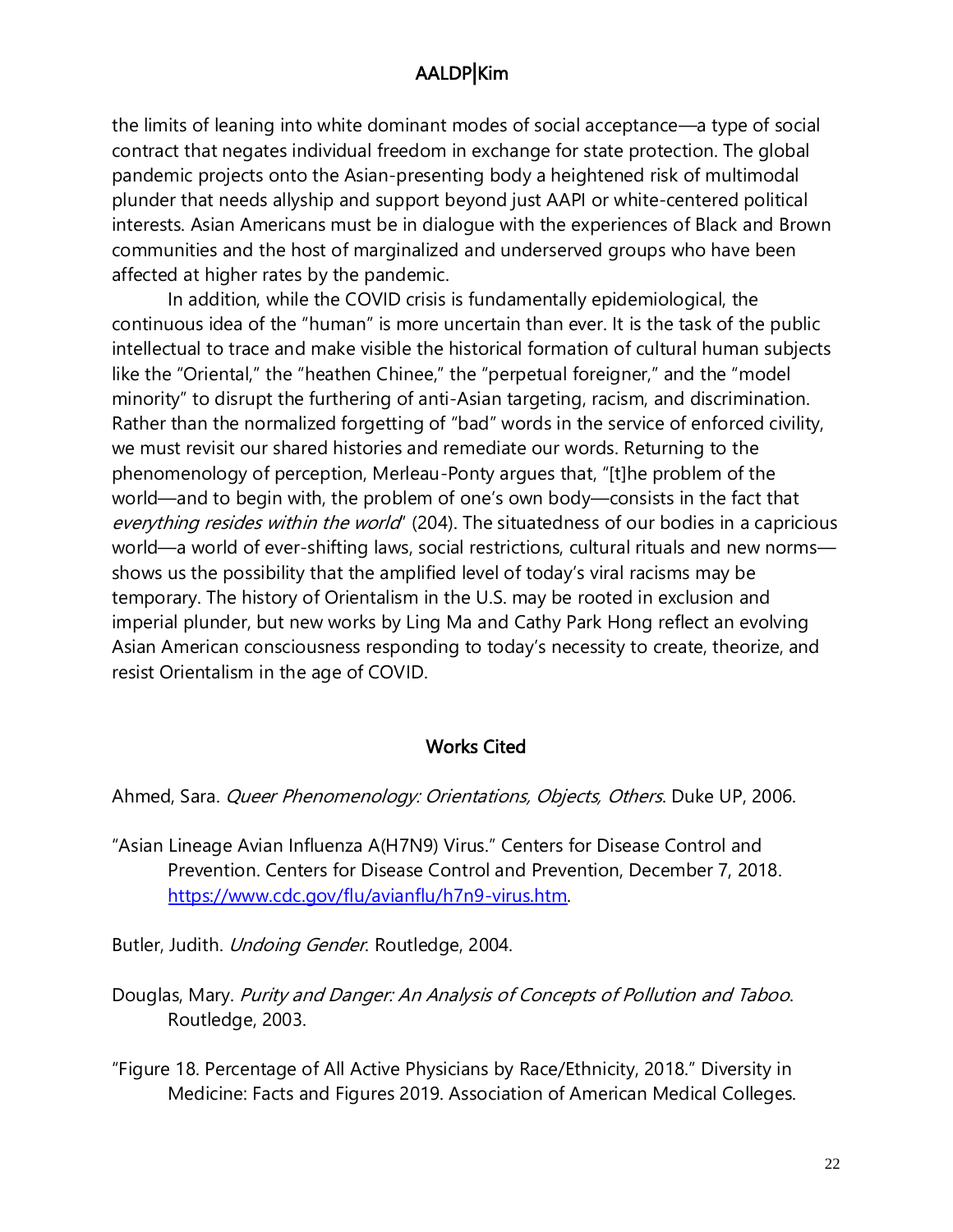Accessed April 1, 2020.

- Gebeloff, Robert, et al. "Inside the Diverse and Growing Asian Population in the U.S." The New York Times, 21 Aug. 2021.
- Gould Keil, Jennifer. "Coronavirus Taking a Toll on Chinese Restaurants in New York." New York Post. March 2, 2020. [https://nypost.com/2020/03/01/coronavirus](https://nypost.com/2020/03/01/coronavirus-taking-a-toll-on-chinese-restaurants-in-new-york/)[taking-a-toll-on-chinese-restaurants-in-new-york/](https://nypost.com/2020/03/01/coronavirus-taking-a-toll-on-chinese-restaurants-in-new-york/)
- Harte, Bret. "Plain Language from Truthful James." Overland Monthly, vol. 5, no. 3, 1870, pp.287-8.
- Hong, Cathy Park. Minor Feelings: An Asian American Reckoning. One World/Penguin Random House, 2020.
- Jeung, Russell. "Incidents of Coronavirus Discrimination, March 26 April 1, 2020." Stop APPI HATE Weekly Reports. Asian Pacific Policy and Planning Council, April 3, 2020.
- Levin, Brian. CSU-San Bernardino, 2021, Report to the Nation: Anti-Asian Prejudice & Hate Crime, New 2020‐21 First Quarter Comparison Data.
- Loffman, Matt. "Asian Americans describe 'gut punch' of racist attacks during coronavirus pandemic," PBS News Hour, April 7, 2020.
- Lowe, Lisa. "Heterogeneity, Hybridity, Multiplicity: Marking Asian American Differences." Diaspora: A Journal of Transnational Studies Volume 1, Number 1 (Spring 1991): 24-44.
- ---. The Intimacies of Four Continents. Duke UP, 2015.
- Ma, Ling. Severance. Farrar, Straus and Giroux, 2018.
- McKittrick, Katherine. Demonic Grounds Black Women and the Cartographies of Struggle. U of Minnesota P, 2006.
- "Meng Introduces Resolution to Denounce Anti-Asian Sentiment Caused by Coronavirus." Congresswoman Grace Meng, 25 Mar. 2020, [https://meng.house.gov/media-center/press-releases/meng-introduces](https://meng.house.gov/media-center/press-releases/meng-introduces-resolution-to-denounce-anti-asian-sentiment-caused-by-0)[resolution-to-denounce-anti-asian-sentiment-caused-by-0](https://meng.house.gov/media-center/press-releases/meng-introduces-resolution-to-denounce-anti-asian-sentiment-caused-by-0).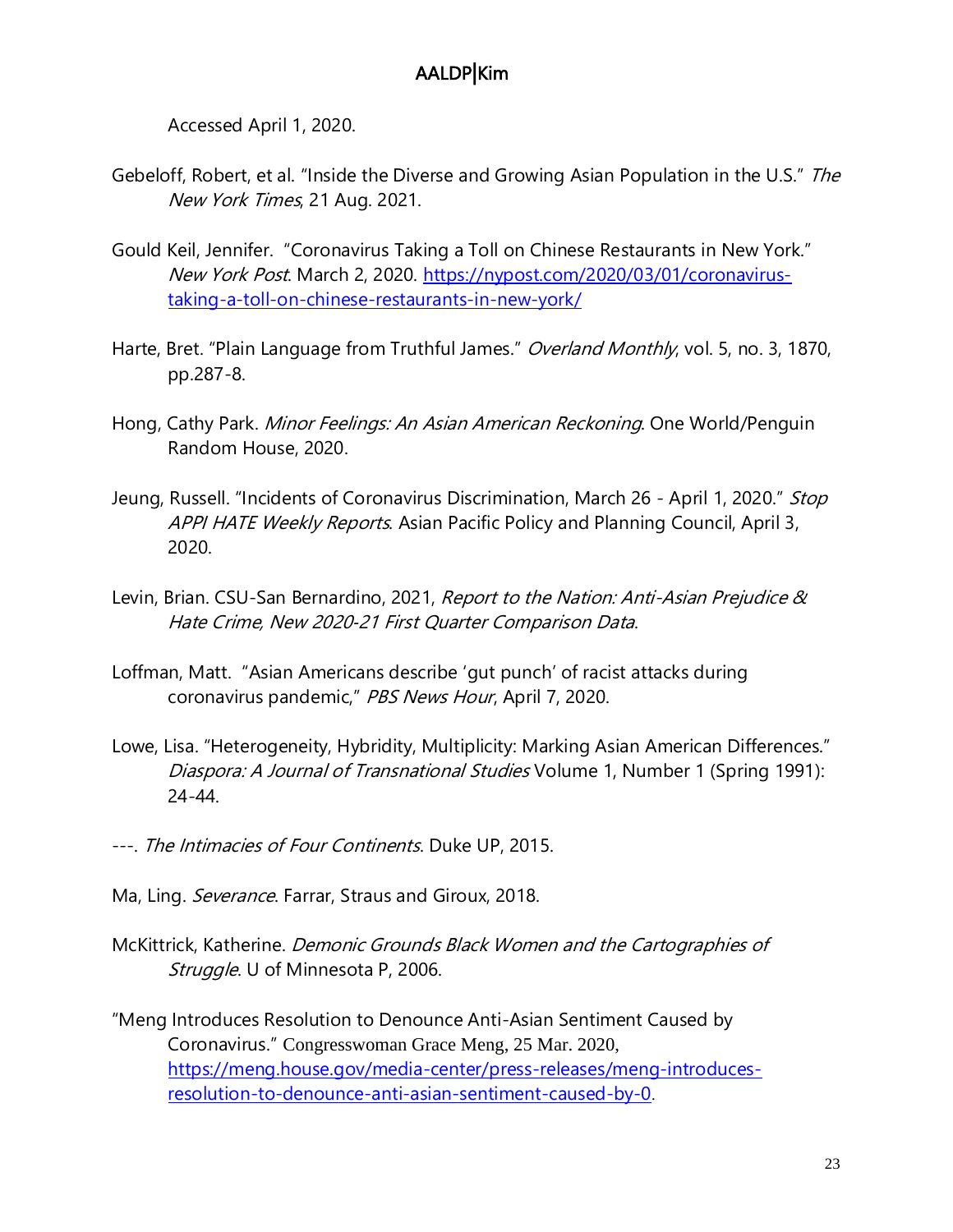- Merleau-Ponty, Maurice. *Phenomenology of Perception*. Translated by Donald A. Landes, Routledge, 2014.
- Pearce, Tim. "'Stop Eating Bats!': Lindsey Graham Calls on China to Shut down Wet Markets." Washington Examiner, April 3, 2020. [https://www.washingtonexaminer.com/news/stop-eating-bats-lindsey-graham](https://www.washingtonexaminer.com/news/stop-eating-bats-lindsey-graham-calls-on-china-to-shut-down-wet-markets)[calls-on-china-to-shut-down-wet-markets.](https://www.washingtonexaminer.com/news/stop-eating-bats-lindsey-graham-calls-on-china-to-shut-down-wet-markets)
- Petersen, William. "Success Story, Japanese-American Style." The New York Times, January 9, 1966.
- "plunder, v.2." OED Online, Oxford University Press, September 2021, www.oed.com/view/Entry/146168. Accessed 31 October 2021.
- Scharnhorst, Gary. "'Ways That Are Dark': Appropriations of Bret Harte's 'Plan Language from Truthful James.'" Nineteenth-Century Literature, vol. 51, no. 3, (1996)
- Shapin, Steven. "COVID and Community." Los Angeles Review of Books, March 30, 2020. [https://lareviewofbooks.org/article/covid-and-community/.](https://lareviewofbooks.org/article/covid-and-community/)
- Sueyoshi, Amy. Discriminating Sex: White Leisure and the Making of the American "Oriental." U of Illinois P, 2018.
- Timberg, Craig and Allyson Chiu. "As the Coronavirus Spreads, so Does Online Racism Targeting Asians, New Research Shows." The Washington Post. WP Company, April 8, 2020.
- Yam, Kimmy. "Senate Democrats Call for Federal Action on Anti-Asian Coronavirus Racism." NBCNews.com, NBCUniversal News Group, 11 Apr. 2020.
- @originalspin (Jeff Yang) et al. "So I Had My First 'Breathing While Asian' Moment." Twitter, 23 March 2020. [https://twitter.com/originalspin/status/1242202878707560448?ref\\_src=twsrc^tfw|](https://twitter.com/originalspin/status/1242202878707560448?ref_src=twsrc%5etfw|twcamp%5etweetembed|twterm%5e1242202878707560448&ref_url=https://deadline.com/2020/03/asian-coronavirus-discrimination-misinformation-donald-trump-attacks-1202895250/) [twcamp^tweetembed|twterm^1242202878707560448&ref\\_url=https://deadline.c](https://twitter.com/originalspin/status/1242202878707560448?ref_src=twsrc%5etfw|twcamp%5etweetembed|twterm%5e1242202878707560448&ref_url=https://deadline.com/2020/03/asian-coronavirus-discrimination-misinformation-donald-trump-attacks-1202895250/) [om/2020/03/asian-coronavirus-discrimination-misinformation-donald-trump](https://twitter.com/originalspin/status/1242202878707560448?ref_src=twsrc%5etfw|twcamp%5etweetembed|twterm%5e1242202878707560448&ref_url=https://deadline.com/2020/03/asian-coronavirus-discrimination-misinformation-donald-trump-attacks-1202895250/)[attacks-1202895250/.](https://twitter.com/originalspin/status/1242202878707560448?ref_src=twsrc%5etfw|twcamp%5etweetembed|twterm%5e1242202878707560448&ref_url=https://deadline.com/2020/03/asian-coronavirus-discrimination-misinformation-donald-trump-attacks-1202895250/)
- Yellow Horse, Aggie J., et al. "National Report (through June 2021)." Stop AAPI Hate, Asian Pacific Policy and Planning Council, 30 Aug. 2021,